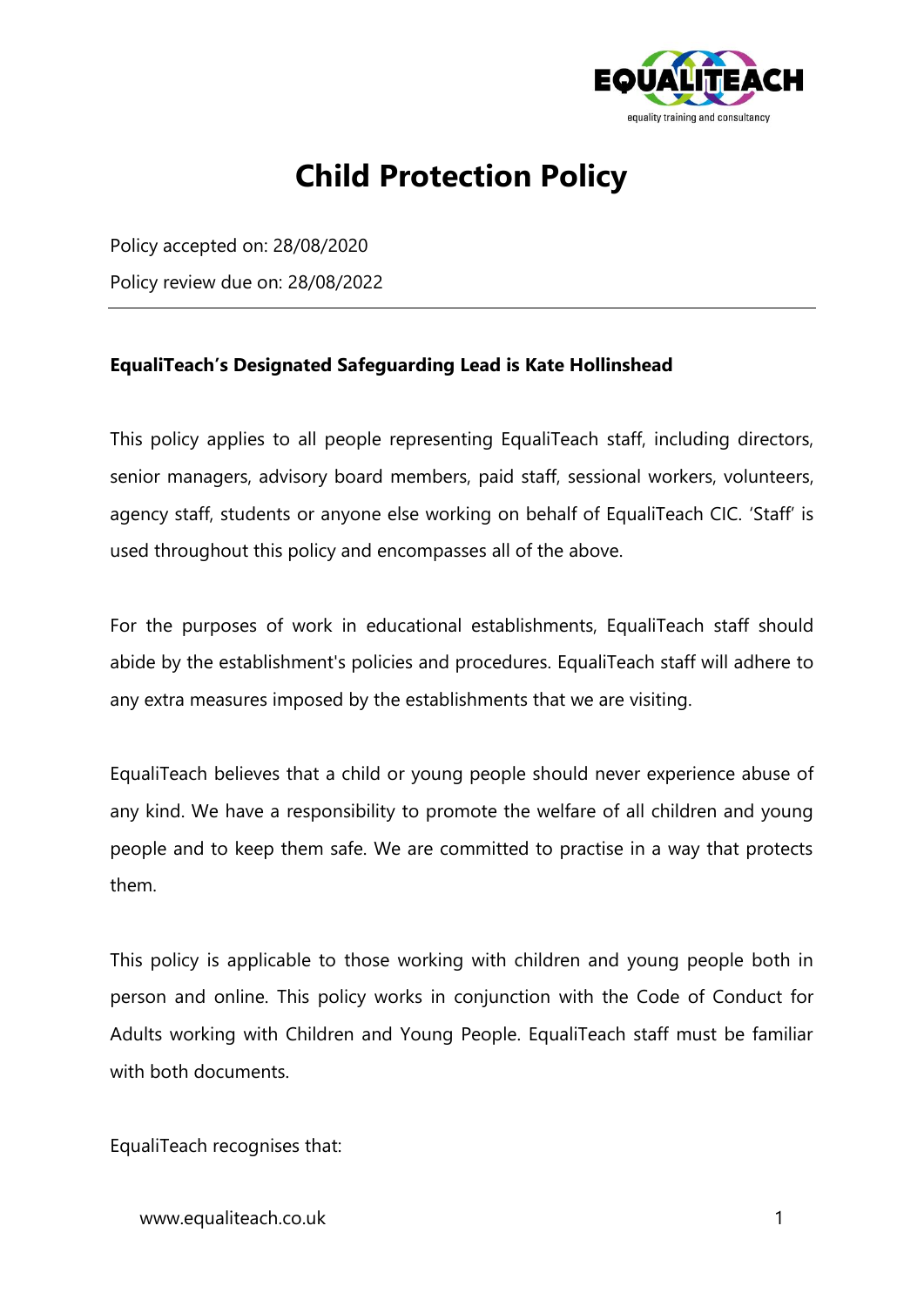

- The welfare of the child is paramount, as enshrined in the Children Act 1989
- All children without exception have the right to protection from abuse.
- Some children are additionally vulnerable because of the impact of previous experiences, their level of dependency, communication needs and other issues.
- Working in partnership with children, young people, their parents, carers and other organisations is essential in promoting young people's welfare.
- **E** All suspicions and allegations of abuse must be taken seriously and responded to swiftly and appropriately.
- Everyone working on behalf of EqualiTeach has a responsibility to report concerns.
- No-one working on behalf of EqualiTeach will be alone on site when working with children and young people. Employees, volunteers, advisory board members, sessional workers and contractors who undertake any work with children and young people will be subject to Disclosure and Barring Service (DBS) checks. EqualiTeach will pay the cost of any checks. For more information, please see EqualiTeach's DBS Policy.
- Any person working with young people on behalf of EqualiTeach should not arrange to meet a young person alone under any circumstances.

### **Practice and Procedures:**

#### **We seek to keep children and young people safe by:**

- Valuing them, listening and respecting them

www.equaliteach.co.uk 2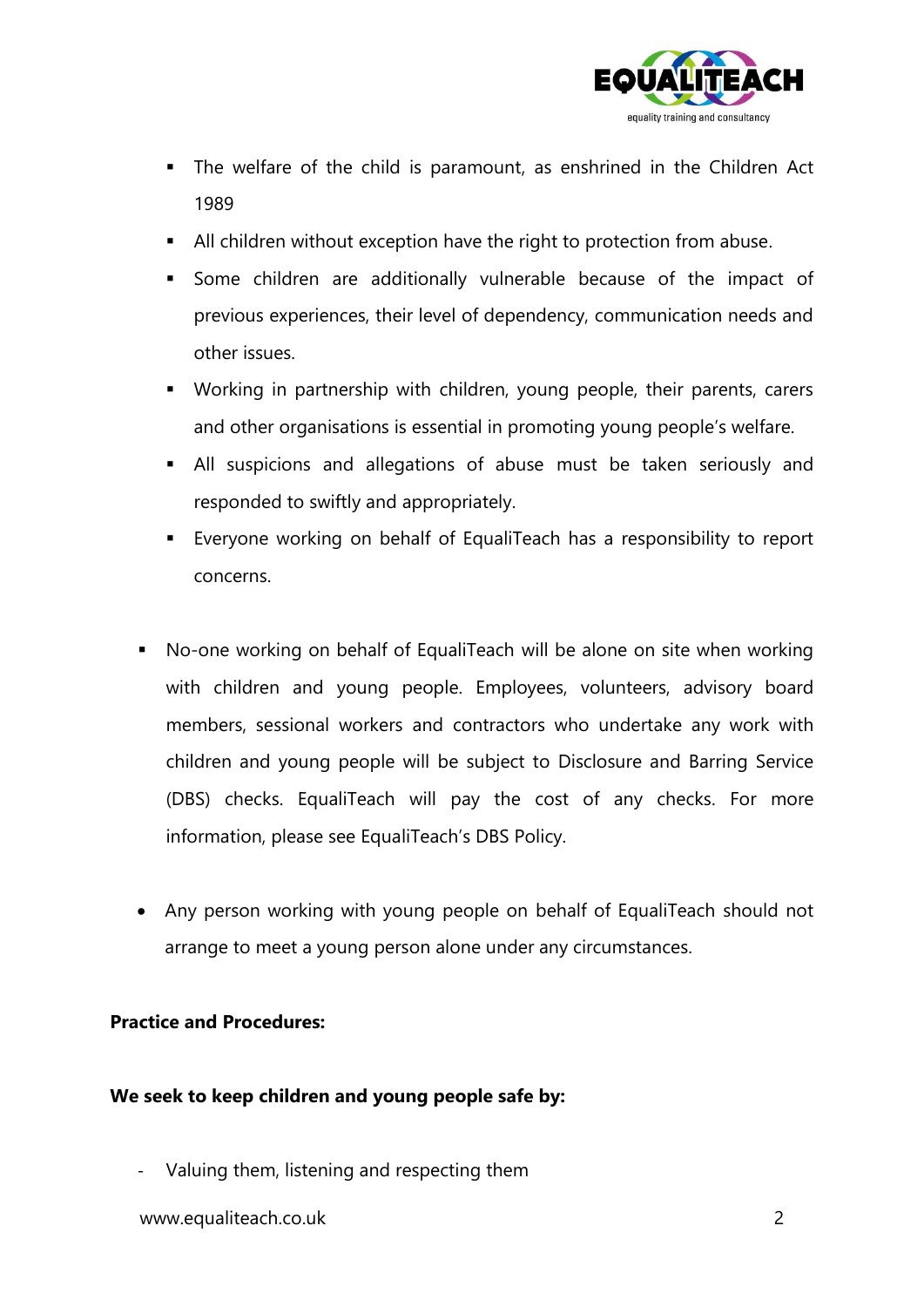

- Adopting child protection procedures
- Providing effective management of staff and volunteers through supervision, support, training and quality assurance measures.
- Recruiting staff and volunteers safely; ensuring all necessary checks are made
- Recording, storing and disposing of information professionally and securely.
- Using our child protection procedures to share concerns and relevant information with agencies who need to know.
- Using our procedures to manage any allegations against staff and volunteers appropriately.
- Ensuring that we have effective complaints procedures in place

#### **Recruitment:**

- DBS checks will be carried out for any person working with or applying to work with young people on behalf of EqualiTeach whether paid or unpaid prior to commencement of the work. Any offers of employment will be subject to a satisfactory DBS check where the staff member will be working directly with young people. A satisfactory DBS check is one in which there are no convictions, cautions, reprimands or warnings relating to the safeguarding of children and/or young people.
- Two current forms of identification which include a signature, address and preferably a photograph will be sought from all individuals prior to a confirmation of job offer letter being sent out.
- www.equaliteach.co.uk 3 ■ References will be sought for all employees and volunteers who will be working directly with young people on behalf of EqualiTeach. At least one reference should relate to previous work or experience related to young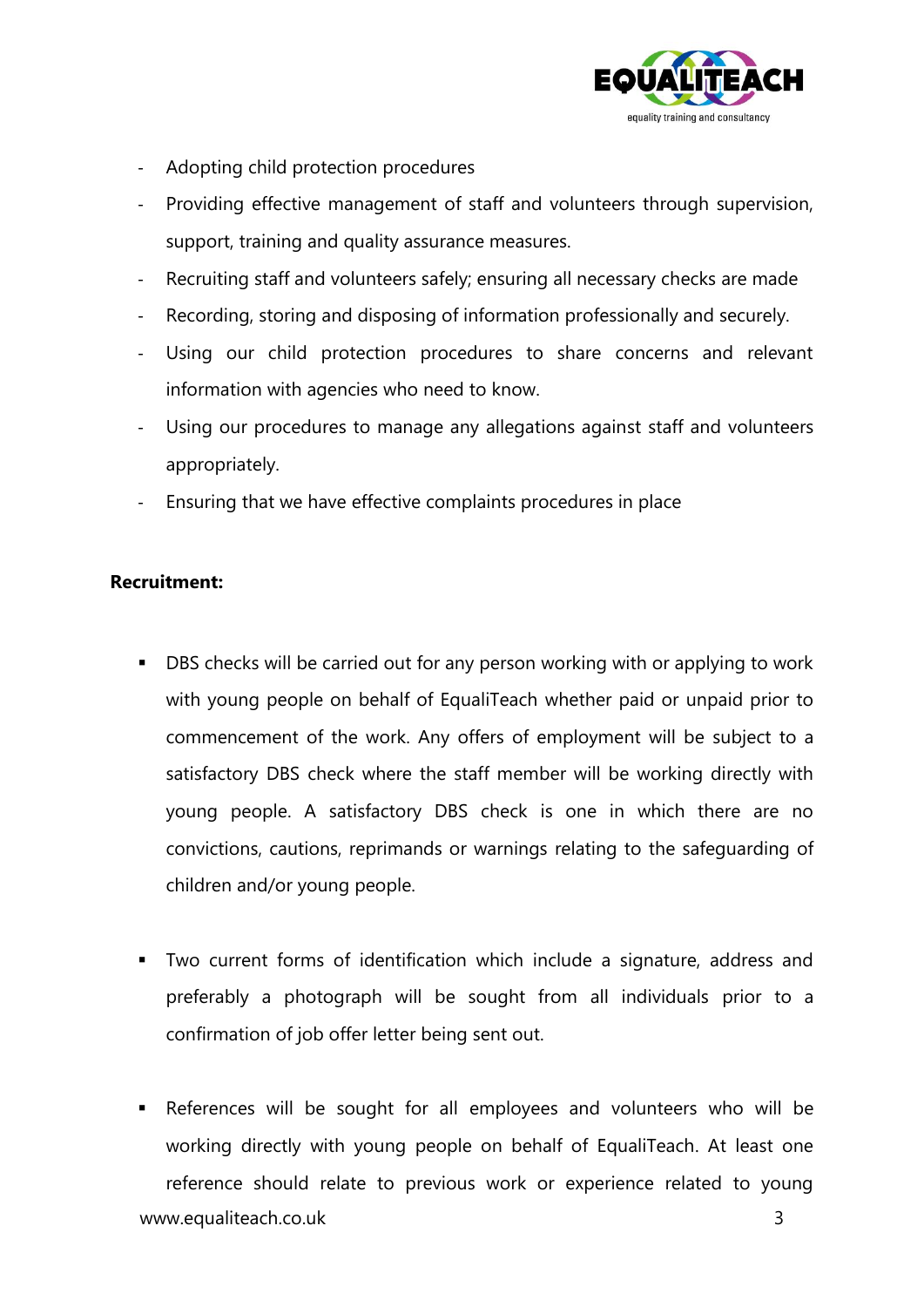

people or children. If they have not had such previous experience, a reference stating suitability will be sought. References will be followed up (normally by phone) to confirm the identity, address and validity of the referee.

### **Induction:**

- Any person working with children and young people on behalf of EqualiTeach will be given an induction into EqualiTeach's Child Protection policy. This will include discussion and review of relevant procedures.
- Volunteer training will include instruction on EqualiTeach's procedure for dealing with disclosure and how to respond to causes for concern in young people's attitudes and/or behaviour (see below).
- Any person working with children and young people on behalf of EqualiTeach will need to sign and retain a copy of this Child Protection Policy.
- **E** All staff members will receive regular training on child protection during their induction and throughout their career with EqualiTeach

### **Working with other organisations:**

- For the purposes of work in schools, clients will be asked to provide copies of the school's visitors' policy, including their Child Protection Policy, which will be shared with visiting members of staff.
- Schools will be asked to supply the name and contact details of their Child Protection Coordinator/Safeguarding Officer.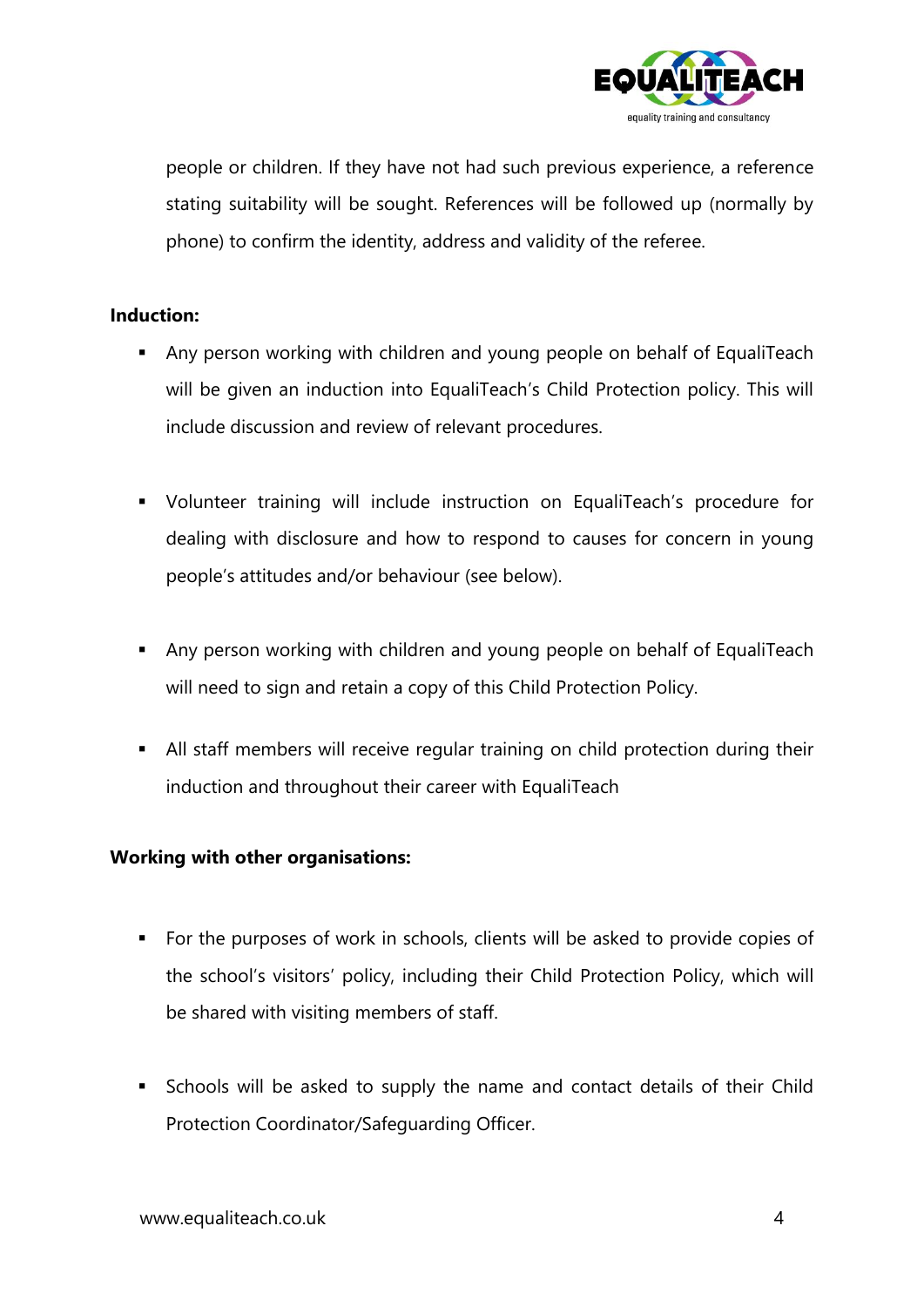

■ Any person working with young people on behalf of EqualiTeach will be made aware of the school's Child Protection Policy including how to deal with disclosure and causes of concern in a young person's attitudes and/or behaviour. This policy will be followed within the school grounds and in the event that an individual is approached as a representative of EqualiTeach outside of school grounds.

For the purposes of work in other organisations, EqualiTeach will share our policy and ask for compliance. Failure to comply will result in termination of the contract.

## **If staff are concerned about the behaviour of another person who is working on behalf of EqualiTeach or another adult working with young people/children:**

- Staff must inform the executive directors of EqualiTeach. In the case of a child being in immediate danger, contact should be made by telephone. If the executive directors of EqualiTeach cannot be reached, the police should be called.
- Staff should ensure that they make detailed notes of their observations. They must keep written records of their concerns, the timing, setting, personnel present, as well as decisions made, actions taken and subsequent events. They should use the EqualiTeach Child Protection Record Form. Written records must be kept securely behind a password electronically or in a locked draw.

### **If a young person tells a staff member that they are being abused:**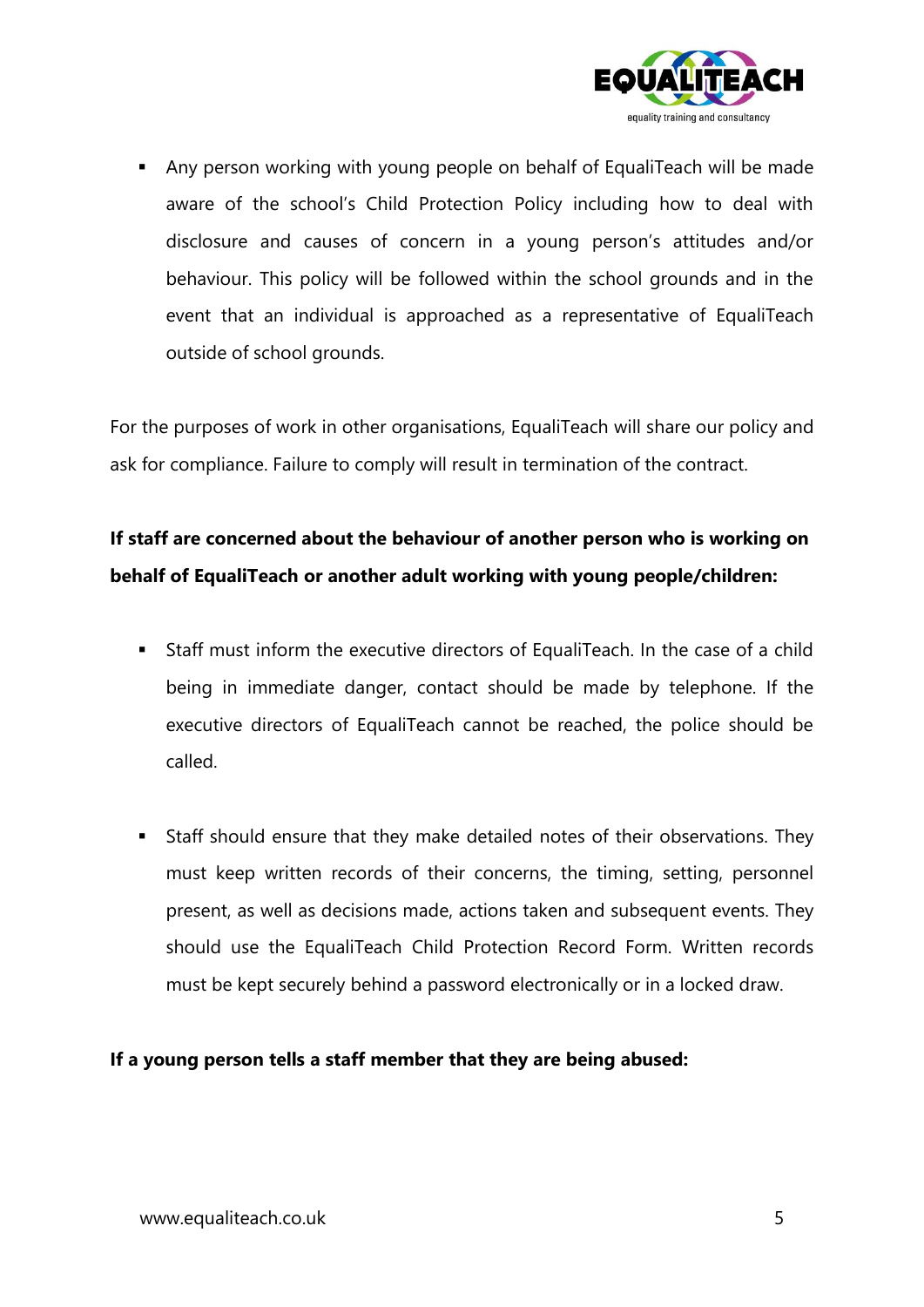

- 1. Staff should explain that if they feel that the young person is at significant risk of harm or of harming themselves that they will have to pass on the information to someone who can offer support and help.
- 2. Staff should assure the young person that the information will not be passed on to their peers and will be shared on a strictly 'need to know' basis.
- 3. The young person should be allowed to speak without interruption. Staff should accept what they say and not directly question them. They should not ask leading questions as this may invalidate a case if it is later pursued. Instead, they should ask open questions such as "Anything else to tell me?".
- 4. Staff should not at any time attempt to investigate. They must refer any suspicion or allegation to others who must ensure that no one is placed in a position which could cause further compromise.
- 5. Staff should try to alleviate any feelings of guilt and listen but not pass judgements.
- 6. Staff should explain who they will have to pass the information onto and why. They should seek their support for this action but in a child protection situation, they are obliged to do it regardless of their wishes.
- 7. Staff must keep written records of the timing, setting, personnel present, and the discussion with the young person as well as decisions made, actions taken and subsequent events. They should use the EqualiTeach Child Protection Record Form. They should be objective in their recording, including statements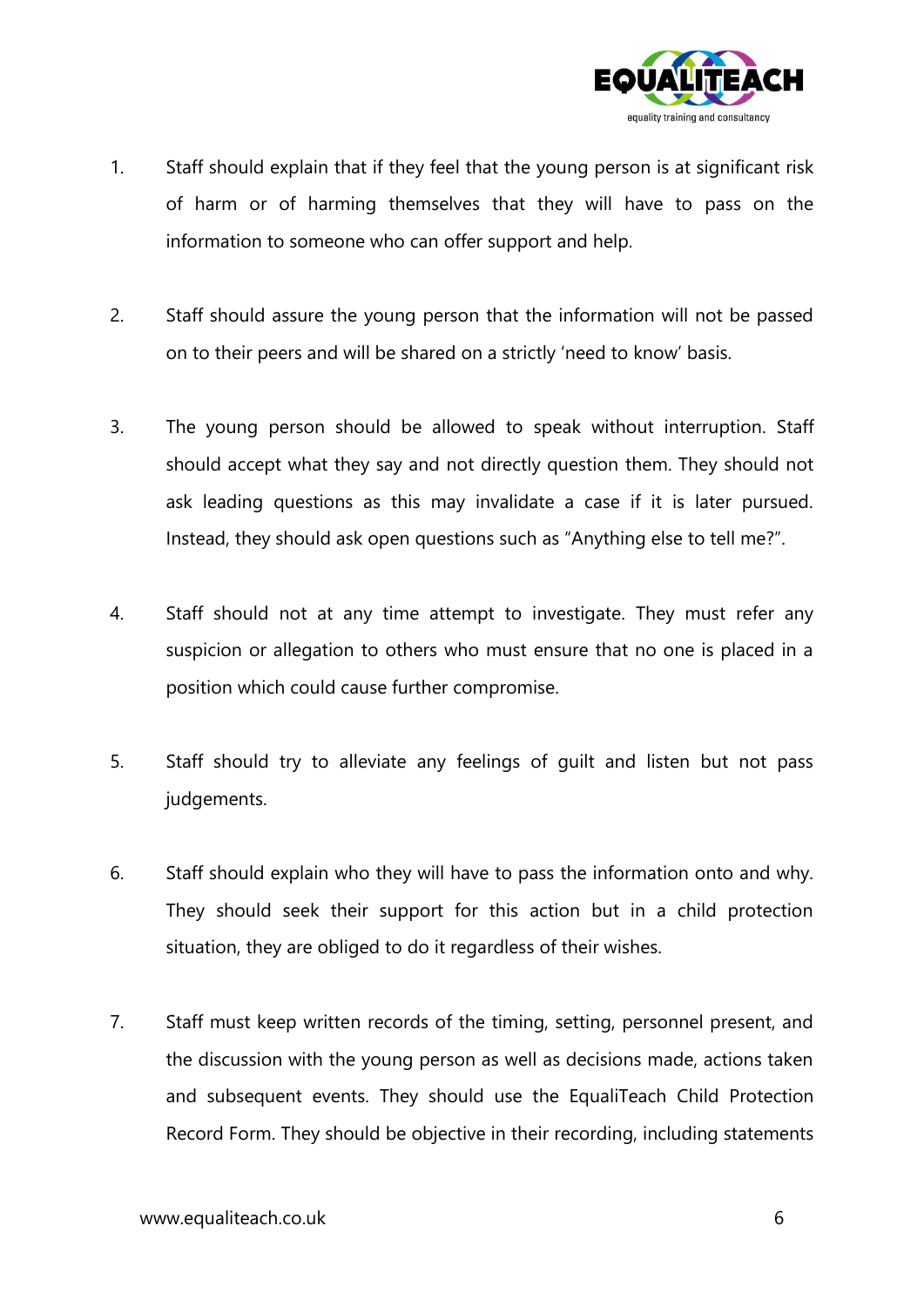

and observable things not opinions or assumptions. Written records must be kept securely behind a password electronically or in a locked draw.

- 8. In addition, they need to also follow the guidelines below:
	- For their own protection, it is necessary that staff report any disclosures (clearly informing the person of their action) to the executive directors of EqualiTeach. Under no circumstances should they withhold information that has been given that indicates that a child/young person has/is being abused. It is the responsibility of individual staff in discussion with the executive directors to decide what action (if any) needs to be taken. If necessary, it is the responsibility of the executive directors to share the disclosure with staff in any partner organisation.
	- They must follow and undertake any actions required in the policy of the institution within which they are working.
	- Staff should give a copy of their written records to the executive directors.
	- In the case of volunteers, the executive directors will follow up the case and will act as a liaison on behalf of the volunteer in case any further involvement is required.
	- The executive directors will also offer those dealing with disclosure the opportunity to discuss their feelings about events and will aim to provide any additional support needed.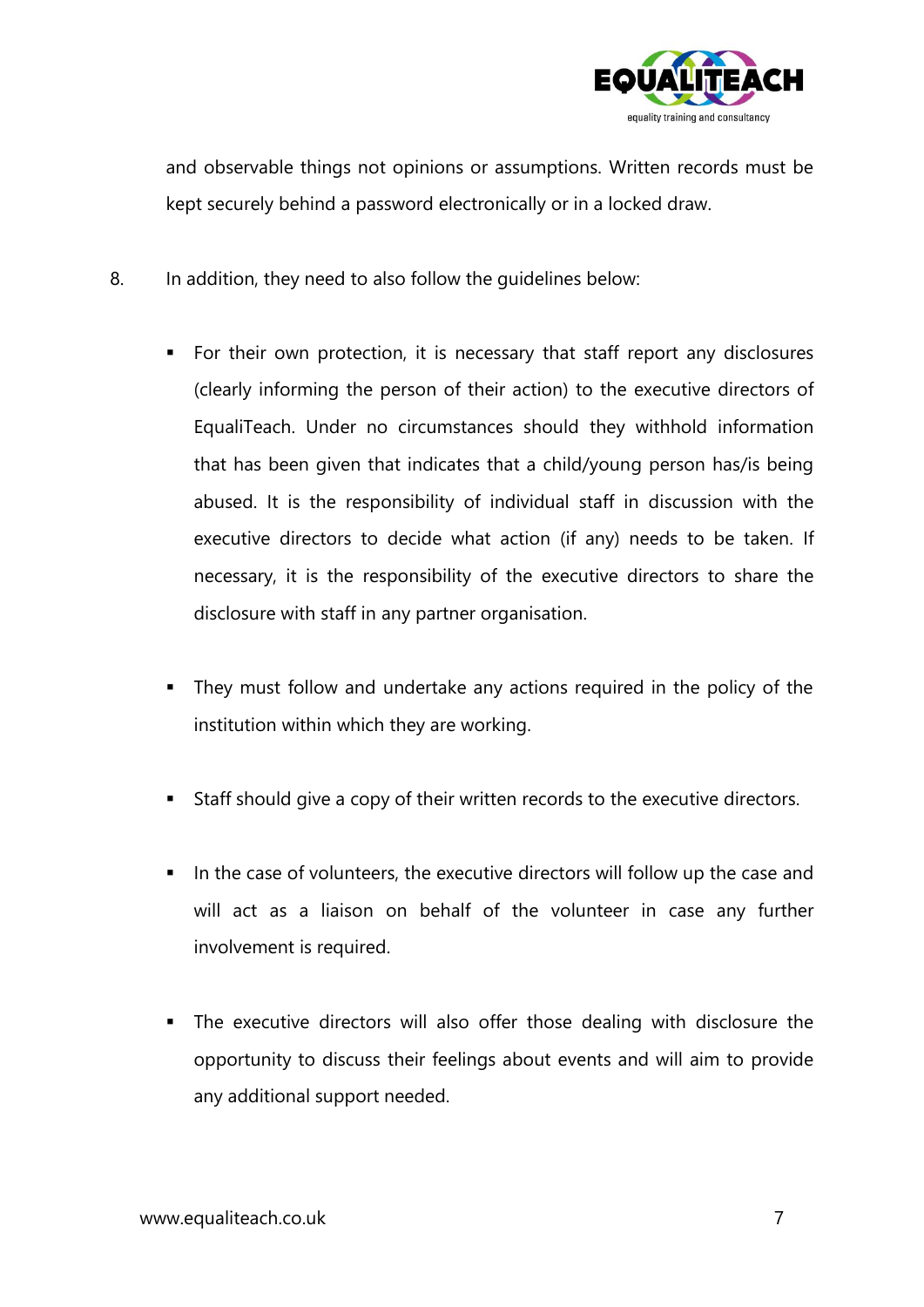

• If a child or young person is in immediate danger, staff must make immediate contact with the school's designated safeguarding lead or the police if necessary. It is important that they keep a record of what has happened using the Child Protection Record Form, found in the Policies and Procedures folder on Dropbox, making sure that their account is accurate, factual, written as close to the event as possible and dated.

#### **If staff are concerned about a young person's attitudes and/or behaviour:**

- Staff should inform the executive directors of EqualiTeach, ensuring that they have an accurate written record of their concerns. Under no circumstances should they withhold information that indicates that a child/young person may be at risk of abuse. It is the responsibility of individual staff in discussion with the executive directors to decide what action (if any) needs to be taken. If necessary, it is the responsibility of the executive directors to share their concerns with staff in any partner organisation.
- Staff must follow and undertake any actions required in the policy of the institution within which they are working.
- Staff must give a copy of their written records to the directors.
- In the case of volunteers, the executive directors will follow up the case and will act as a liaison on behalf of the volunteer in case any further involvement is required.
- The executive directors will also offer those dealing with concerns the opportunity to discuss their feelings about events and will aim to provide any additional support needed.

If a child or young person is in immediate danger, staff must make immediate contact with the school's designated safeguarding lead or the police if necessary. It is important that they keep a record of what has happened using the Child Protection Record Form, found in the Policies and Procedures folder on Dropbox, making sure